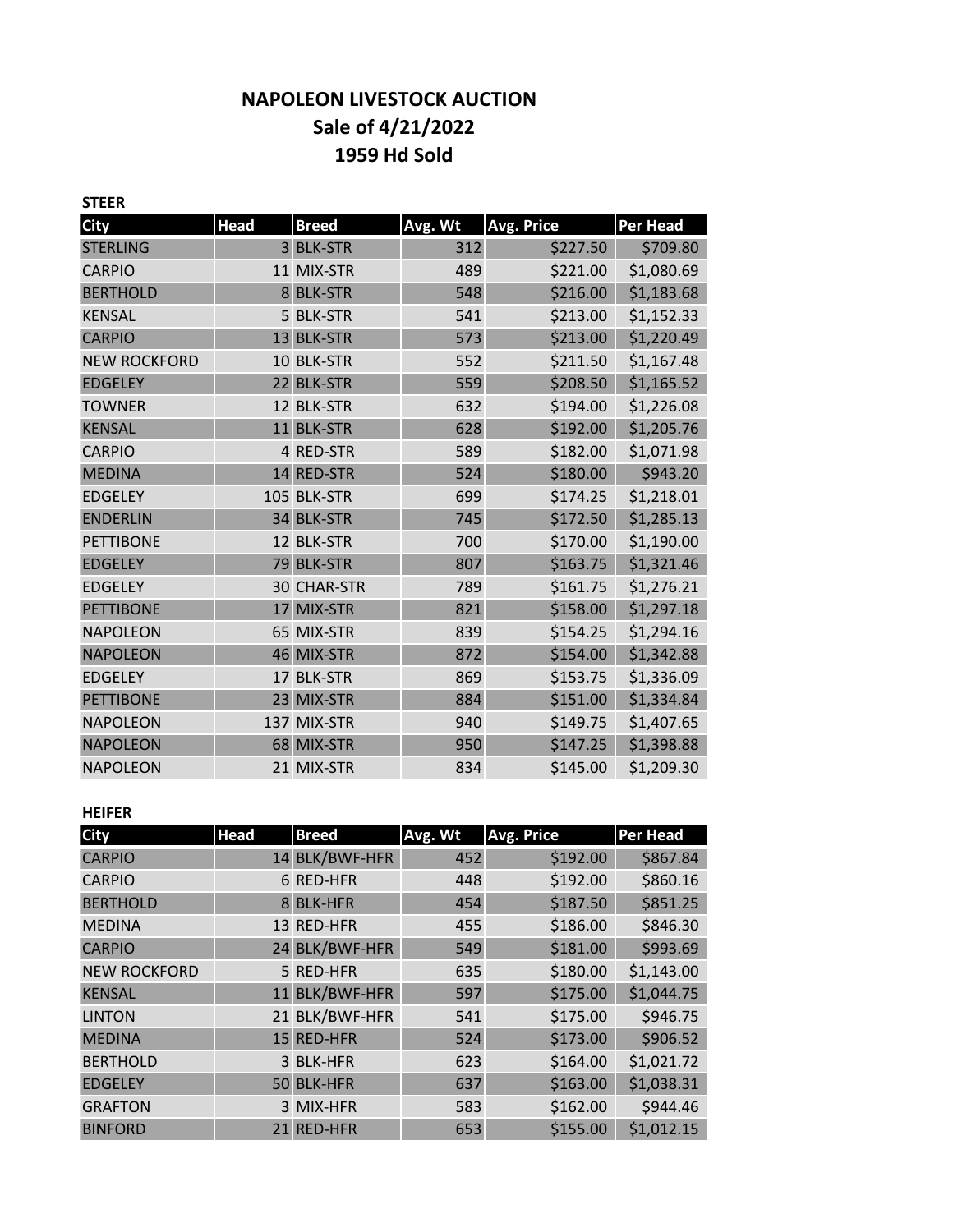| <b>GRAFTON</b>   | 5 RED-HFR       | 697 | \$152.00 | \$1,059.44 |
|------------------|-----------------|-----|----------|------------|
| <b>EDGELEY</b>   | 77 BLK-HFR      | 759 | \$151.25 | \$1,147.99 |
| <b>PETTIBONE</b> | 10 BLK-HFR      | 721 | \$149.50 | \$1,077.90 |
| <b>EDGELEY</b>   | 76 BLK-HFR      | 768 | \$148.25 | \$1,138.56 |
| <b>BINFORD</b>   | 21 RED-HFR      | 778 | \$148.00 | \$1,151.44 |
| <b>ENDERLIN</b>  | 10 RED-HFR      | 744 | \$144.50 | \$1,075.08 |
| <b>EDGELEY</b>   | 12 CHAR-HFR     | 764 | \$144.00 | \$1,100.16 |
| <b>STREETER</b>  | 13 RED-HFR      | 772 | \$141.00 | \$1,088.52 |
| <b>STREETER</b>  | 9 RED-HFR       | 779 | \$140.00 | \$1,090.60 |
| <b>BINFORD</b>   | 10 SHTHRN.X-HFR | 775 | \$139.50 | \$1,081.13 |
| <b>STREETER</b>  | 10 BLK-HFR      | 806 | \$137.50 | \$1,108.25 |
| <b>HAZELTON</b>  | 3 MIX-HFR       | 830 | \$136.00 | \$1,128.80 |
| <b>STEELE</b>    | 17 RED-HFR      | 795 | \$136.00 | \$1,081.20 |
| <b>EDGELEY</b>   | 12 BLK-HFR      | 833 | \$135.00 | \$1,124.55 |
| <b>ENDERLIN</b>  | 12 MIX-HFR      | 830 | \$133.00 | \$1,103.90 |
| <b>PETTIBONE</b> | 20 MIX-HFR      | 879 | \$131.50 | \$1,155.89 |
| <b>ENDERLIN</b>  | 9 RED-HFR       | 866 | \$130.00 | \$1,125.80 |
| <b>TAPPEN</b>    | <b>BLK-HFR</b>  | 875 | \$129.00 | \$1,128.75 |

### **COW**

| <b>City</b>       | <b>Head</b>    | <b>Breed</b>   | Avg. Wt | <b>Avg. Price</b> | Per Head   |
|-------------------|----------------|----------------|---------|-------------------|------------|
| <b>WISHEK</b>     |                | 1 BLK-COW      | 1,415   | \$102.00          | \$1,443.30 |
| <b>BISMARCK</b>   |                | 1 RED-COW      | 1,270   | \$99.00           | \$1,257.30 |
| <b>STEELE</b>     |                | 1 RED-COW      | 1,485   | \$97.00           | \$1,440.45 |
| <b>LINTON</b>     |                | 1 BLK-COW      | 875     | \$96.00           | \$840.00   |
| <b>STRASBURG</b>  |                | 1 RED-COW      | 1,205   | \$90.00           | \$1,084.50 |
| <b>MEDINA</b>     |                | 1 RWF-COW      | 1,580   | \$87.50           | \$1,382.50 |
| <b>LINTON</b>     |                | 2 BLK-COW      | 1,315   | \$87.00           | \$1,144.05 |
| <b>STEELE</b>     |                | 4 BLK-COW      | 1,564   | \$86.25           | \$1,348.95 |
| <b>BRADDOCK</b>   |                | 2 MIX-COW      | 1,140   | \$86.00           | \$980.40   |
| <b>KULM</b>       |                | 1 RED-COW      | 1,540   | \$85.50           | \$1,316.70 |
| <b>KINTYRE</b>    |                | 2 BLK-COW      | 1,253   | \$85.00           | \$1,065.05 |
| <b>MONTPELIER</b> |                | 1 BLK-COW      | 1,535   | \$85.00           | \$1,304.75 |
| <b>NAPOLEON</b>   |                | 1 BLK-COW      | 970     | \$84.50           | \$819.65   |
| <b>HANNAFORD</b>  |                | 1 BLK-COW      | 1,685   | \$84.50           | \$1,423.83 |
| <b>LITCHVILLE</b> | $\mathbf{1}$   | <b>RED-COW</b> | 1,480   | \$84.00           | \$1,243.20 |
| <b>MONTPELIER</b> |                | 1 BLK-COW      | 1,725   | \$84.00           | \$1,449.00 |
| <b>EDGELEY</b>    |                | 1 BLK-COW      | 1,685   | \$83.50           | \$1,406.98 |
| <b>GACKLE</b>     |                | 2 BLK-COW      | 1,325   | \$83.50           | \$1,106.38 |
| <b>VENTURIA</b>   | $\overline{1}$ | <b>BLK-COW</b> | 1,390   | \$83.00           | \$1,153.70 |
| <b>NAPOLEON</b>   |                | 1 BLK-COW      | 1,350   | \$83.00           | \$1,120.50 |
| <b>LINTON</b>     | $\overline{3}$ | <b>BWF-COW</b> | 1,080   | \$83.00           | \$896.40   |
| <b>TAPPEN</b>     |                | 1 BLK-COW      | 1,160   | \$83.00           | \$962.80   |
| <b>WISHEK</b>     | 1              | <b>BLK-COW</b> | 1,660   | \$83.00           | \$1,377.80 |
| <b>MEDINA</b>     | 6              | <b>RED-COW</b> | 1,841   | \$82.75           | \$1,523.43 |
| <b>BRADDOCK</b>   |                | 2 MIX-COW      | 1,228   | \$82.50           | \$1,013.10 |
| <b>EDGELEY</b>    |                | 1 BWF-COW      | 1,785   | \$82.50           | \$1,472.63 |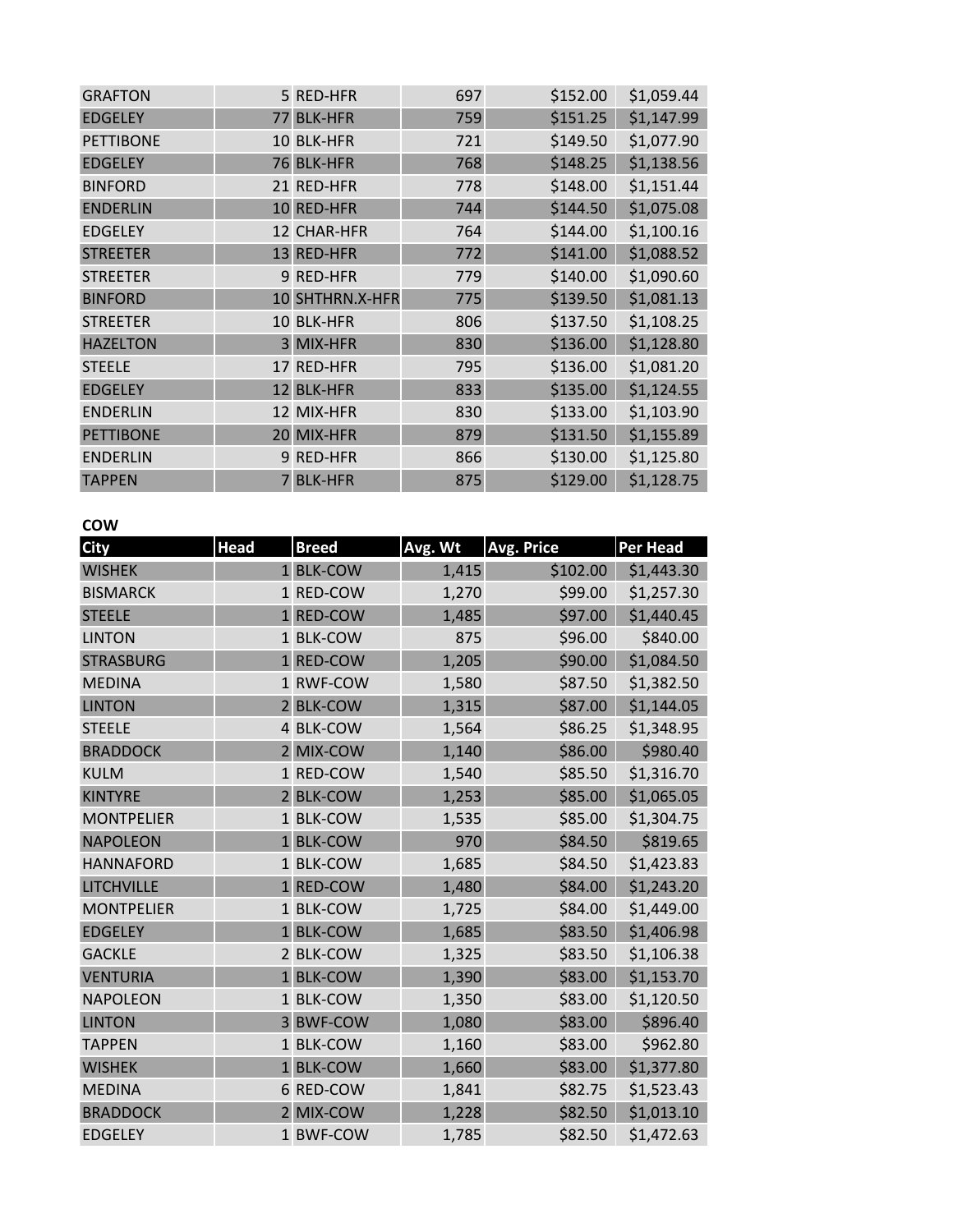| <b>BALDWIN</b>    | 1 RED-COW   | 1,545 | \$82.00 | \$1,266.90 |
|-------------------|-------------|-------|---------|------------|
| <b>LINTON</b>     | 4 BLK-COW   | 1,209 | \$81.50 | \$985.34   |
| <b>STEELE</b>     | 1 RED-COW   | 1,635 | \$80.00 | \$1,308.00 |
| <b>MEDINA</b>     | 2 RED-COW   | 1,770 | \$80.00 | \$1,416.00 |
| <b>NAPOLEON</b>   | 5 RED-COW   | 1,501 | \$79.50 | \$1,193.30 |
| <b>NAPOLEON</b>   | 9 BLK-COW   | 1,673 | \$79.50 | \$1,330.04 |
| <b>NAPOLEON</b>   | 4 MIX-COW   | 1,530 | \$79.50 | \$1,216.35 |
| <b>LINTON</b>     | 1 RWF-COW   | 1,275 | \$79.50 | \$1,013.63 |
| <b>KINTYRE</b>    | 1 BLK-COW   | 1,385 | \$79.00 | \$1,094.15 |
| <b>MEDINA</b>     | 1 BLK-COW   | 1,435 | \$79.00 | \$1,133.65 |
| COOPERSTOWN       | 2 BLK-COW   | 970   | \$79.00 | \$766.30   |
| <b>GACKLE</b>     | 1 BLK-COW   | 1,400 | \$78.50 | \$1,099.00 |
| <b>MEDINA</b>     | 1 BLK-COW   | 1,630 | \$78.50 | \$1,279.55 |
| <b>BALDWIN</b>    | 1 RED-COW   | 1,435 | \$78.00 | \$1,119.30 |
| <b>DAZEY</b>      | 1 CHAR-COW  | 1,550 | \$77.50 | \$1,201.25 |
| <b>TAPPEN</b>     | 3 RED-COW   | 1,248 | \$77.00 | \$960.96   |
| <b>BISMARCK</b>   | 1 BLK-COW   | 1,045 | \$77.00 | \$804.65   |
| <b>HAGUE</b>      | 1 RED-COW   | 1,590 | \$77.00 | \$1,224.30 |
| <b>STEELE</b>     | 1 RED-COW   | 1,625 | \$76.50 | \$1,243.13 |
| <b>NAPOLEON</b>   | 5 BLK-COW   | 1,467 | \$76.50 | \$1,122.26 |
| <b>MONTPELIER</b> | 1 BLK-COW   | 1,645 | \$76.00 | \$1,250.20 |
| <b>CHASELY</b>    | 2 RED-COW   | 1,395 | \$76.00 | \$1,060.20 |
| <b>KULM</b>       | 2 RED-COW   | 1,643 | \$75.75 | \$1,244.57 |
| <b>KENSAL</b>     | 1 BLK-COW   | 1,620 | \$75.50 | \$1,223.10 |
| <b>WISHEK</b>     | 2 BLK-COW   | 1,373 | \$75.00 | \$1,029.75 |
| <b>TAPPEN</b>     | 1 RED-COW   | 1,210 | \$74.50 | \$901.45   |
| <b>STRASBURG</b>  | 1 RED-COW   | 1,385 | \$74.00 | \$1,024.90 |
| COOPERSTOWN       | 1 BLK-COW   | 1,310 | \$74.00 | \$969.40   |
| <b>STEELE</b>     | 2 BLK-COW   | 1,643 | \$73.50 | \$1,207.61 |
| <b>STRASBURG</b>  | 1 RED-COW   | 1,700 | \$72.00 | \$1,224.00 |
| <b>KINTYRE</b>    | 1 BLK-COW   | 1,475 | \$71.00 | \$1,047.25 |
| <b>HAGUE</b>      | 1 HOLST-COW | 1,435 | \$70.50 | \$1,011.68 |
| <b>LINTON</b>     | 2 BLK-COW   | 1,163 | \$70.00 | \$814.10   |
| <b>KINTYRE</b>    | 1 BLK-COW   | 1,560 | \$70.00 | \$1,092.00 |
| <b>TAPPEN</b>     | 1 BLK-COW   | 1,505 | \$68.00 | \$1,023.40 |
| <b>TAPPEN</b>     | 1 BLK-COW   | 1,365 | \$67.00 | \$914.55   |
| <b>HAGUE</b>      | 1 HOLST-COW | 1,345 | \$64.00 | \$860.80   |
| <b>NAPOLEON</b>   | 1 BLK-COW   | 1,645 | \$62.50 | \$1,028.13 |
| <b>KENSAL</b>     | 1 BLK-COW   | 1,205 | \$60.50 | \$729.03   |
| <b>NAPOLEON</b>   | 1 BLK-COW   | 1,625 | \$60.00 | \$975.00   |

## **BULL**

| <b>City</b>     | <b>Head</b> | <b>Breed</b> | Avg. Wt | Avg. Price | Per Head   |
|-----------------|-------------|--------------|---------|------------|------------|
| <b>HAZELTON</b> |             | 1 RED-BULL   | 1,740   | \$111.50   | \$1,940.10 |
| <b>MEDINA</b>   |             | 1 RED-BULL   | 2,575   | \$108.00   | \$2,781.00 |
| <b>WISHEK</b>   |             | 1 BLK-BULL   | 2,205   | \$106.50   | \$2,348.33 |
| <b>KINTYRE</b>  |             | 4 RED-BULL   | 2,041   | \$105.50   | \$2,153.26 |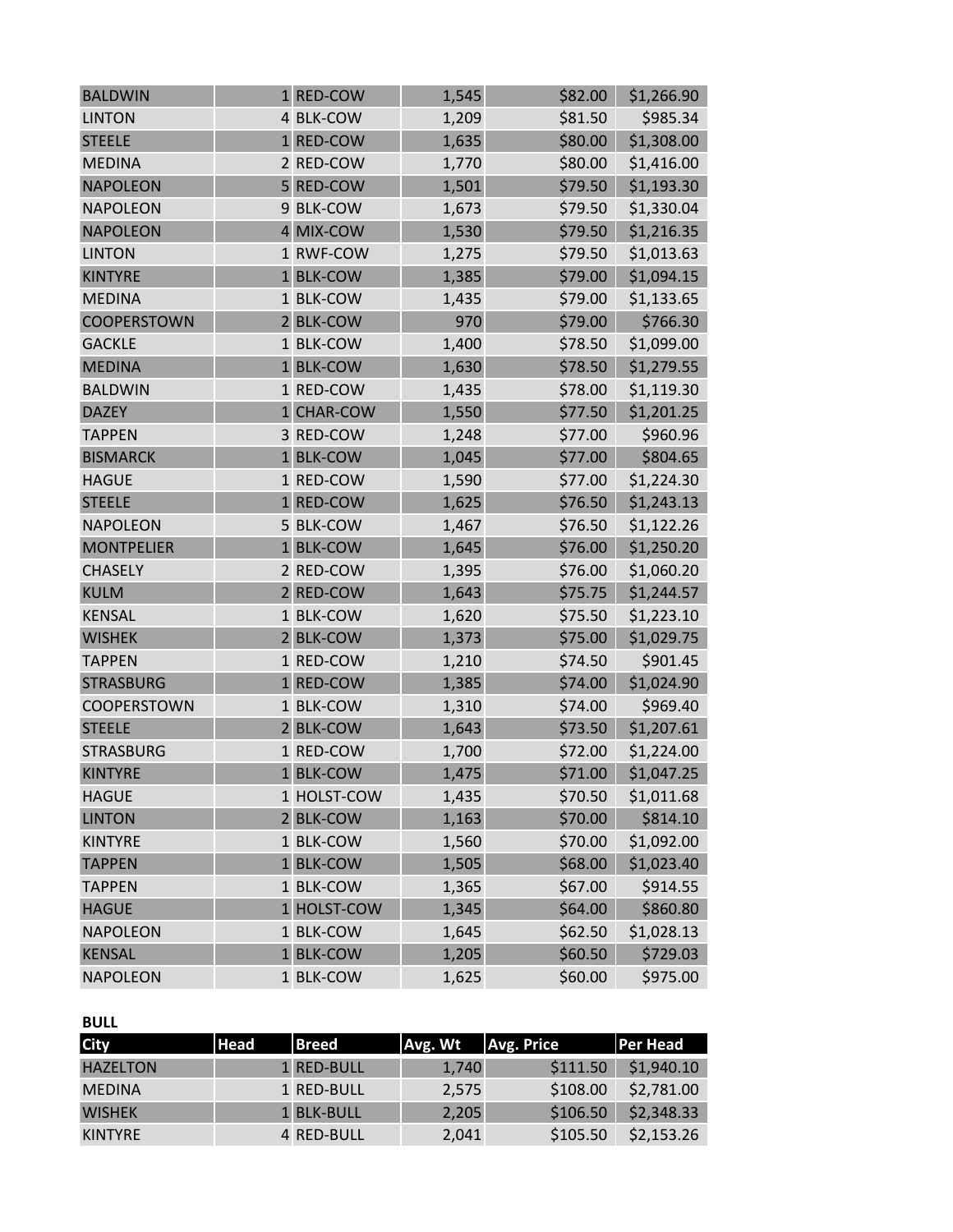| <b>NAPOLEON</b>    | 1 BLK-BULL | 1,810 | \$101.00 | \$1,828.10 |
|--------------------|------------|-------|----------|------------|
| <b>KENSAL</b>      | 1 RWF-BULL | 2,075 | \$95.50  | \$1,981.63 |
| <b>CLIFFORD</b>    | 1 BLK-BULL | 1,415 | \$94.00  | \$1,330.10 |
| <b>COOPERSTOWN</b> | 1 BLK-BULL | 1,485 | \$88.00  | \$1,306.80 |
| <b>TAPPEN</b>      | 1 BLK-BULL | 1,460 | \$82.00  | \$1,197.20 |



Napoleon Livestock Auction - Napoleon, ND AMS Livestock, Poultry, & Grain Market News North Dakota Dept of Ag Mrkt News

Thu Apr 21, 2022

Email us with accessibility issues with this report.

Livestock Weighted Average Report for 4/21/2022 - Final

| <b>AUCTION</b>         |                  |                           |               |
|------------------------|------------------|---------------------------|---------------|
|                        | <b>This Week</b> | Last Reported<br>4/7/2022 | Last Year     |
| <b>Total Receipts:</b> | 1,631            | 2,053                     | 1,527         |
| <b>Feeder Cattle:</b>  | 1,631(100.0%)    | 2,053(100.0%)             | 1,527(100.0%) |

Compared to two weeks ago; Not all weights well tested for comparison. Feeder steers 650-700lbs and 750-800lbs 2.00 to 6.00 lower, 700-750lbs 6.00 to 11.00 higher, 800-850lbs 1.00 to 2.00 higher. Feeder heifers 600-650lbs 2.00 to 7.00 higher and 700-750lbs 3.00 lower. Good buyer demand. Flesh condition light to moderate. Supply included: 100% Feeder Cattle (58% Steers, 42% Heifers). Feeder cattle supply over 600 lbs was 80%.

#### **FEEDER CATTLE**

|                | STEERS - Medium and Large 1 (Per Cwt / Actual Wt)  |        |                                                     |                  |
|----------------|----------------------------------------------------|--------|-----------------------------------------------------|------------------|
| Head           | <b>Wt Range</b>                                    | Avg Wt | <b>Price Range</b>                                  | <b>Avg Price</b> |
| $\overline{4}$ | 312-330                                            | 317    | 225.00-227.50                                       | 226.85           |
| 7              | 380-394                                            | 390    | 210.00-222.50                                       | 213.48           |
| 4              | 431                                                | 431    | 215.00                                              | 215.00           |
| 18             | 489-491                                            | 490    | 215.00-221.00                                       | 218.99           |
| 13             | 541-548                                            | 545    | 213.00-216.00                                       | 214.86           |
| 47             | 552-574                                            | 562    | 208.50-213.00                                       | 210.49           |
| 28             | 628-635                                            | 631    | 180.00-195.00                                       | 191.13           |
| 105            | 699                                                | 699    | 174.25                                              | 174.25           |
| 46             | 700-734                                            | 725    | 170.00-172.50                                       | 171.87           |
| 40             | 755-789                                            | 781    | 148.50-161.75                                       | 158.55           |
| 162            | 806-839                                            | 821    | 154.25-163.75                                       | 159.25           |
| 86             | 872-896                                            | 880    | 151.00-154.00                                       | 153.14           |
| 137            | 940                                                | 940    | 149.75                                              | 149.75           |
| 68             | 950                                                | 950    | 147.25                                              | 147.25           |
|                |                                                    |        |                                                     |                  |
|                |                                                    |        | STEERS - Medium and Large 1-2 (Per Cwt / Actual Wt) |                  |
| Head           | <b>Wt Range</b>                                    | Avg Wt | <b>Price Range</b>                                  | <b>Avg Price</b> |
| 5              | 484                                                | 484    | 192.00                                              | 192.00           |
| 8              | 504                                                | 504    | 196.00                                              | 196.00           |
| 18             | 557-589                                            | 577    | 174.00-188.00                                       | 180.02           |
| 21             | 834                                                | 834    | 145.00                                              | 145.00           |
|                |                                                    |        |                                                     |                  |
|                | HEIFERS - Medium and Large 1 (Per Cwt / Actual Wt) |        |                                                     |                  |
|                | <b>Wt Range</b>                                    | Avg Wt | <b>Price Range</b>                                  | <b>Avg Price</b> |
| Head           |                                                    |        | 192.00                                              | 192.00           |
| 7              | 447                                                | 447    |                                                     |                  |

Page 1 of 2